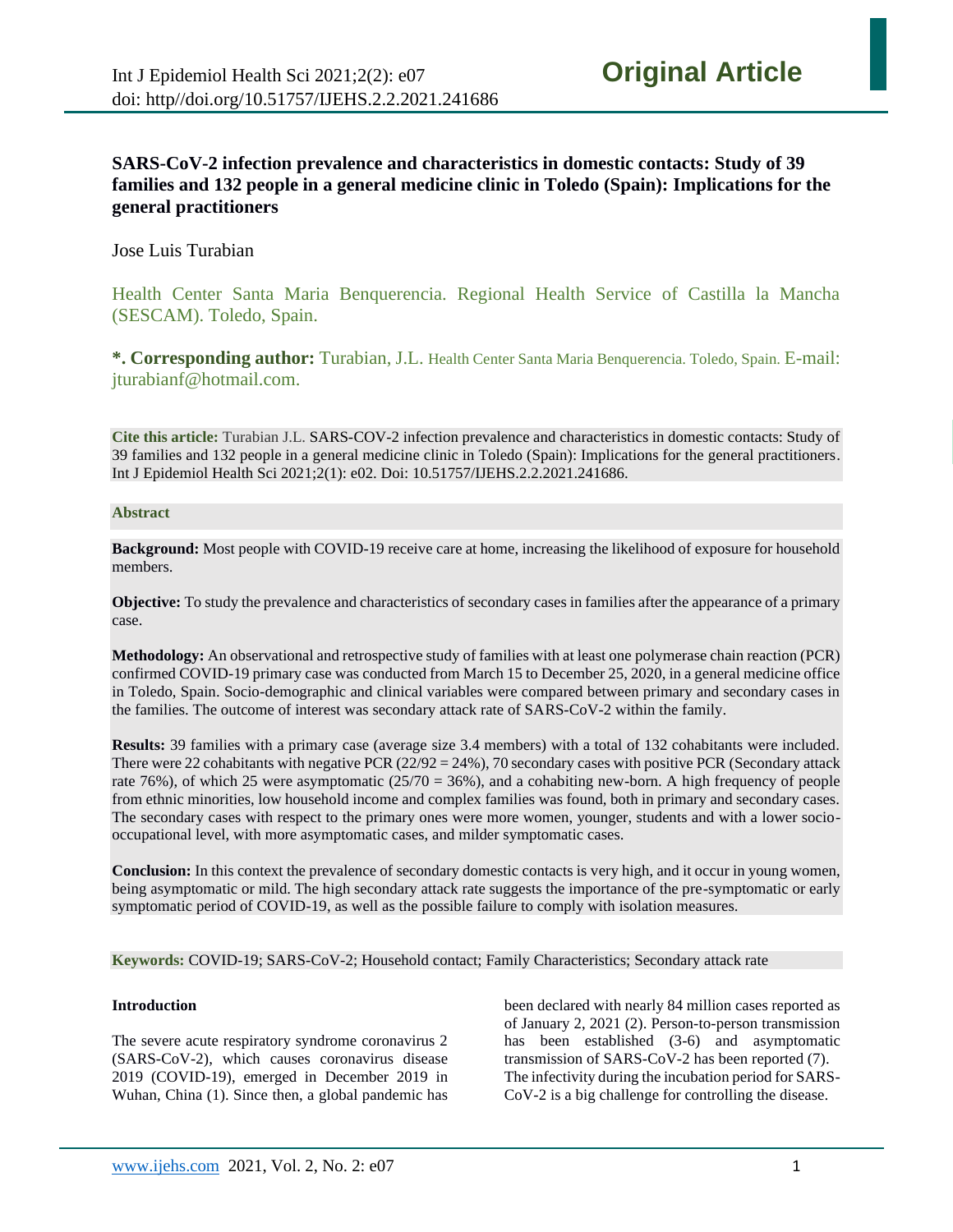Higher levels of virus can occur in presymptomatic and asymptomatic patients. Presymptomatic and asymptomatic transmission significantly reduces the effectiveness of control measures that start with the onset of symptoms, such as isolation and follow-up of contacts (8, 14).

Thus, numerous familial clusters of COVID-19 involving asymptomatic and paucisymptomatic transmission have been reported. Additionally, SARS-CoV-2 has been detected in contaminated environments of household (15-19). Outbreaks involving transmission within large multigenerational households show the importance of implementing the appropriate public health measures now to prevent sudden increases in infections (20).

Current test and trace policies have focused primarily on preventing the spread in nursing homes, hospitals, and in the community (21). However, contact within homes is believed to be responsible for approximately 70% of SARS-CoV-2 transmission when widespread community control measures are in place (22). Household contacts that are isolated within the same home as the index case make up most of the infected person's contacts and are likely to remain exposed to the infected household member during this period of isolation (23).

Although the guidelines advise household members to distance themselves socially, contacts are likely to interact repeatedly — for example, during meals and share facilities such as bathrooms. It is known that transmission is more likely to occur indoors than outdoors (24). The cumulative risk to household contacts of an infected person is likely to be substantial during the peak of viral shedding. In a study in New York State, 38% of household contacts tested positive for SARS-Cov-2 (25), and similar rates of secondary infection have been reported in China (26).

In this context, most people with COVID-19 receive care at home, which increases the probability of exposure of household members, and the transmission of COVID-19 within families and close contacts accounts for most of the epidemic growth. However, there is a significant heterogeneity between studies with a secondary attack rate ranging from 4% to 55% (27). The objective of this study is to analyse some variables between the index cases and the secondary cases of COVID-19 in the family unit, to seek information on the prevalence of secondary cases and the characteristics associated with them, in the context of general medicine in Toledo (Spain).

# **Material and methods**

An observational and retrospective study of families in which there was at least one polymerase chain reaction (PCR) confirmed COVID-19 case, was conducted March 15 to December 31, 2020, in a general medicine office in Toledo, Spain. The outcome of interest was secondary transmission of SARS-CoV-2 within the family, and the variables collected were analysed as predictors of secondary transmission.

### **The diagnosis of COVID-19**

The diagnosis was confirmed with PCR oropharyngeal. The cases included confirmed cases and asymptomatic carriers. Information on COVID-19 patients and their contacts was obtained from the registry systems used by general medical services in the consultation.

### **Secondary attack rate**

Secondary attack rate was defined as the number of new cases divided by the number of people exposed to a primary case. The existence of second or third generation cases was not assessed. The cases for the determination of the attack rate included confirmed symptomatic cases and asymptomatic cases.

### **Household contacts**

Household contacts were defined as people who shared a residence with the COVID-19 index case. We defined family members as those who had lived with primary cases in a house 4 days before and for more than 24 hours after the primary cases developed illness related to COVID-19. Families with secondary transmission were defined as those where some or all the family members become infected within one incubation period (2 weeks) of symptom onset of the primary case.

The onset date of a confirmed case was defined as the date of the first appearance of self-reported clinical symptoms (28). The onset date for an asymptomatic carrier was defined as the date a positive COVID-19 PCR test was obtained (28). Contacts were quarantined shortly after the index case was diagnosed, thereby reducing the risk of transmission (a provision not available in all circumstances).

#### **Collected variables**

Data on the index case and close contacts were extracted from the medical records of the general medicine practice under study. The following variables were collected: age, sex, symptoms, chronic diseases (defined as "any alteration or deviation from normal that has one or more of the following characteristics: is permanent, leaves residual impairment, is caused by a non-reversible pathological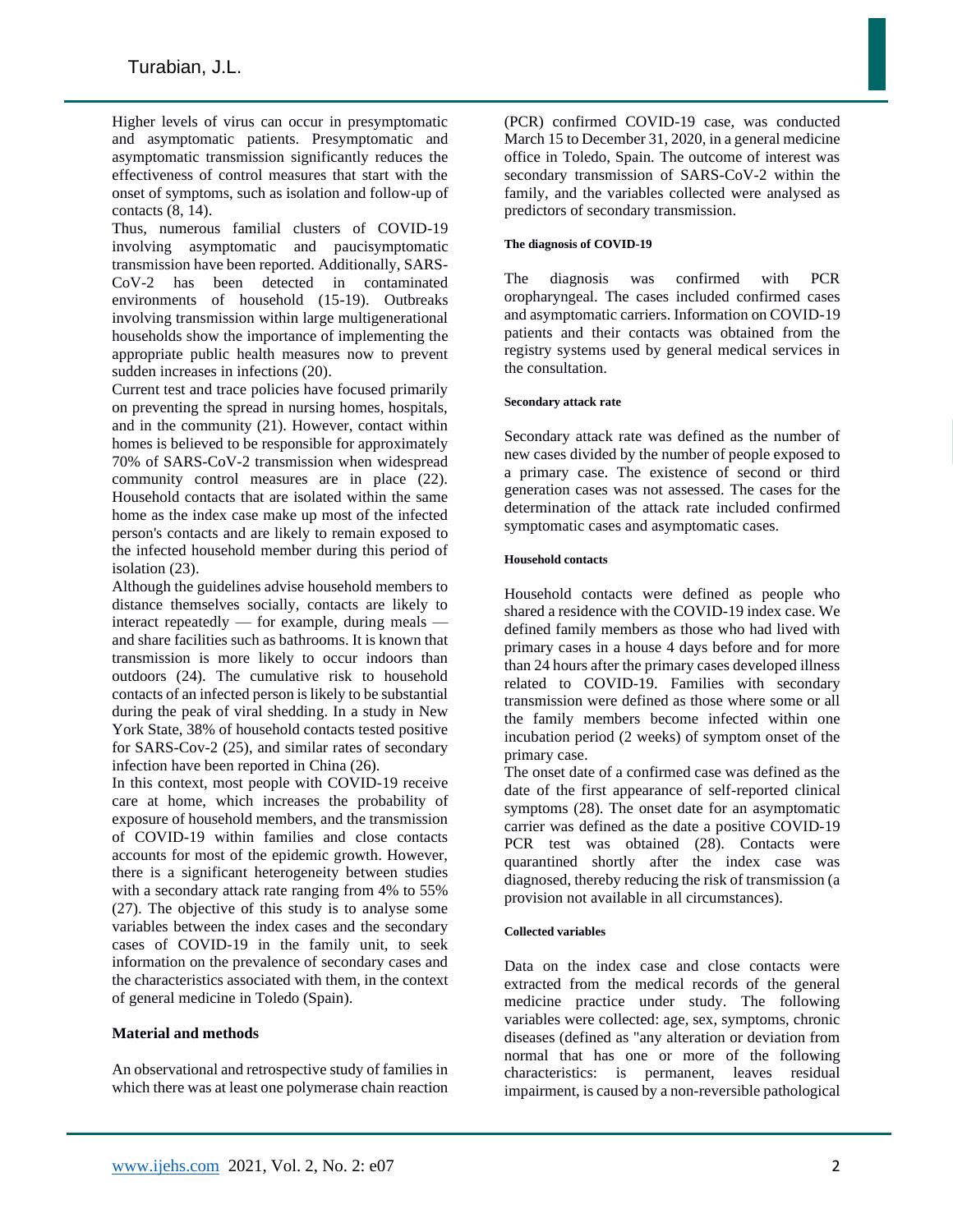alteration, requires special training of the patient for rehabilitation, and / or can be expected to require a long period of control, observation or treatment" (29), classified according to the International Statistical Classification of Diseases and Health-Related Problems, CD-10 Version: 2019 (30), socialoccupancy class (according to the Registrar General's classification of occupations and social status code) (31, 32), problems in the family context and low income household based on the genogram and in the experience of the general practitioner (GP) for their continuity of care and knowledge of the family (genogram is a schematic model of the structure and processes of a family, which included the family structure, life cycle and family relational patterns. It was understood that "complex" genograms present families with psychosocial problems) (33-36), and severity of the disease (mild cases: clinical symptoms are mild and no manifestation of pneumonia can be found on images; moderate cases: with symptoms such as fever and respiratory tract symptoms, and the manifestation of pneumonia can be seen on the imaging tests; and severe cases: respiratory distress, respiratory rate  $\geq 30$  breaths / min; pulse oxygen saturation  $\leq 93\%$  with room air at rest; arterial partial pressure of oxygen / oxygen concentration  $\leq 300$ mmHg) (28). To simplify comparison, moderate and

# **Results**

39 families with 132 cohabitants with a primary case of COVID-19 were included, and whose members were treated in the same consultation and all medical information was available. Family size was  $3.38 \pm$ 0.96 members (arithmetic mean  $\pm$  standard deviation). There were 92 family members, of which 22 had negative PCR  $(22/92 = 24\%)$ , one new-born who did not have PCR and was asymptomatic, and 70 secondary cases with positive PCR. Assuming all these secondary cases were infected by their index cases, this assumes a Secondary attack rate of 76%. Of these 70 secondary cases, 25 were asymptomatic  $(25/70 = 36\%)$ , (Figure 1).

Family secondary cases compared to primary ones were statistically significantly more women (73% vs. 51%;  $X^2 = 5.134$ . P = 0.023462), younger (average 32 years vs. 39 years;  $t = 1.68266$ .  $P = 0.047679$ , more students and a lower socio-occupational level  $(X^2 =$ 9.1906. P = 0.026861), more asymptomatic  $(36\% \text{ v},$ 8%; X2 = 10.3025. P = 0.001328), with shorter duration of the symptoms (mean  $5$  vs. 12 days:  $t =$ 3.34631. P =  $0.000565$ , and less severe (96% mild vs. 85%;  $X^2 = 4.0729$ .  $p = 0.043576$ . Tables 1, 2 and 3 show the comparison of the variables studied between the primary ( $n = 39$ ) and secondary ( $n = 70$ ) cases. No

severe cases were counted together.

#### **Sample**

A convenience sampling was used. The families participating in the study were chosen because they had their members in the same consultation and all medical information was available.

#### **Sample size**

Sample size was calculated for an unpaired study for a two-sided confidence level (1-alpha) of 95, a Power (% probability of detection) of 80, a Ratio of 1: 2, a hypothetical ratio of asymptomatic primary cases of 10 %, and hypothetical proportion of asymptomatic secondary cases of 35% exposure. Thus, total Sample Size (Kelsey) should be 86; 29 primary cases and 57 secondary cases (37).

#### **Statistical analysis**

The bivariate comparisons were performed using the Chi Square test  $(X^2)$ ,  $X^2$  with Yates correction or Fisher Exact Test when necessary, (according to the number the expected cell totals) for percentages, and the Student t test for the mean.

differences were found by ethnic minority, or level of household income, or being a complex family, showing a high frequency of these variables (almost a quarter of the cases) in both primary and secondary cases. Genograms of various families are presented as examples in Figures 2-8 (partial genograms showing only cohabiting members; where yellow square symbol indicates the index case, broken line represents conflict, and parallel lines represent close bond). There were also no differences due to the type of symptom, or the presence of chronic diseases according to WHO groups.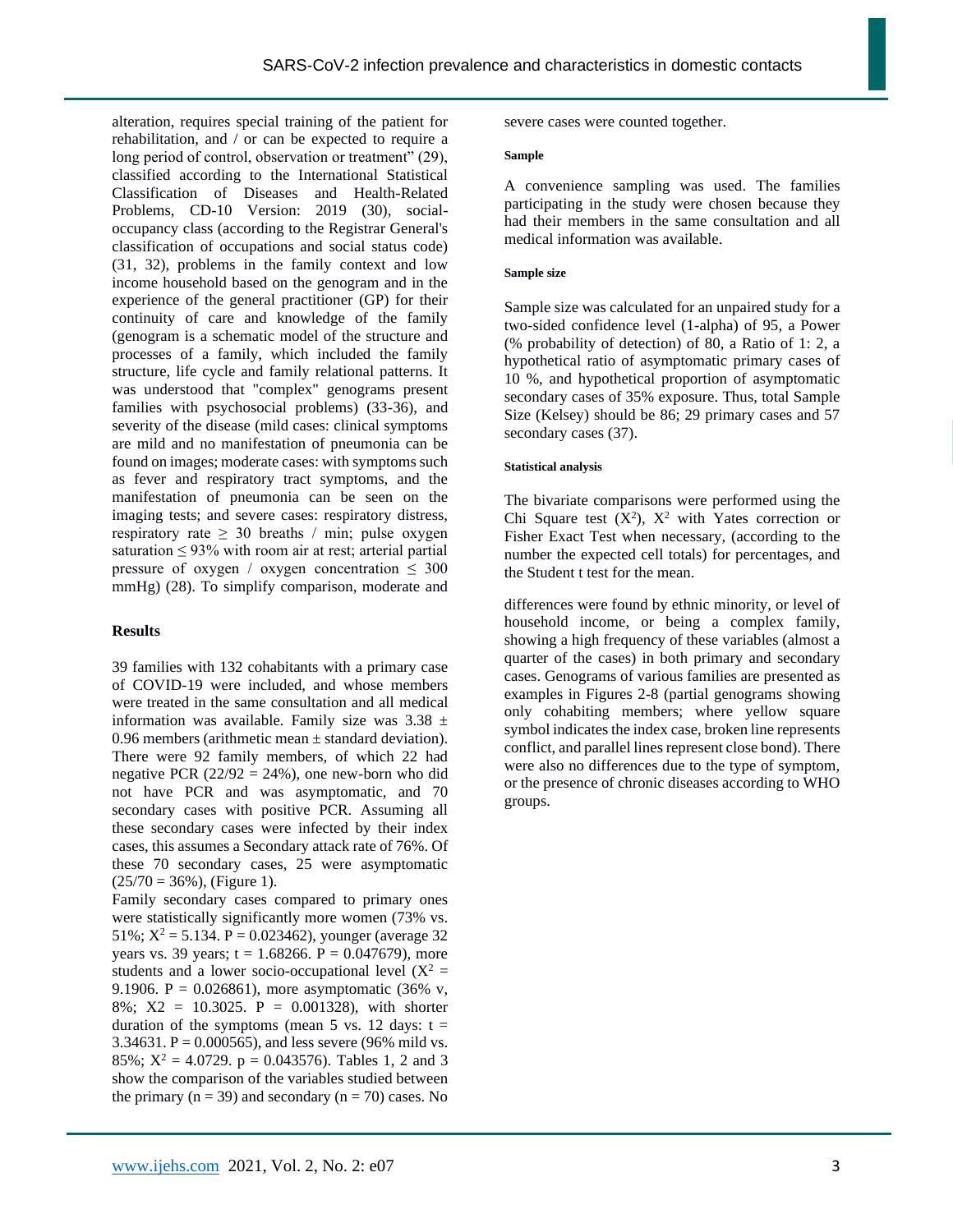

**Figure 1.** Study flowchart and main results

|  |  |  | <b>Table 1.</b> Comparison between primary cases ( $N = 39$ ) and secondary cases in the family ( $N = 70$ ) |
|--|--|--|--------------------------------------------------------------------------------------------------------------|
|--|--|--|--------------------------------------------------------------------------------------------------------------|

| <b>Variables</b>                                                  | <b>Primary cases</b><br>$(\%)$   | <b>Secondary cases</b><br>(%)  | <b>Statistical significance</b>                                |
|-------------------------------------------------------------------|----------------------------------|--------------------------------|----------------------------------------------------------------|
| Woman                                                             | 20(51)                           | 51(73)                         | $X^2 = 5.134$ . P = 0.023462.<br>Significant at $P < 0.05$ .   |
| Age (years) (arithmetic mean and<br>standard deviation) and range | $38.89 + -15.41$<br>Range: 12-67 | $32.45 + 20.93$<br>Range: 1-89 | $t=1.68266.$ P = 0.047679.<br>Significant at $P < 0.05$ .      |
| $>$ = 65 years                                                    | $\overline{0}$                   | 6(9)                           | Fisher's exact test= $0.0863$ . NS                             |
| Social-occupancy class                                            |                                  |                                |                                                                |
| Intermediate occupations and Specialized<br>white-collar-workers  | 5(13)                            | 8(11)                          | $X^2 = 9.1906$ . P= 0.026861.<br>Significant at $P < 0.05$ .   |
| Specialized and semiskilled workers<br>manuals                    | 16(41)                           | 12(17)                         |                                                                |
| Unskilled workers                                                 | 11(28)                           | 23(33)                         |                                                                |
| <b>Students</b>                                                   | 7(18)                            | 27(39)                         |                                                                |
| Ethnic minority                                                   | 8(20)                            | 23(33)                         | $X^2 = 1.8753$ . P = 0.170871. NS,                             |
| Low-income household                                              | 7(19)                            | 23(33)                         | $X^2 = 0.1883$ . NS                                            |
| Complex family                                                    | 8(20)                            | 12(17)                         | $X^2 = 0.1899$ . NS.                                           |
| Asymptomatic                                                      | $3(8)$ *                         | 25(36)                         | $X^2 = 10.3025$ . P = 0.001328.<br>Significant at $P < 0.05$ . |

\* These were people who underwent PCR for being contacts of cases outside the family.

NS: Not significant at  $P < 0.05$ .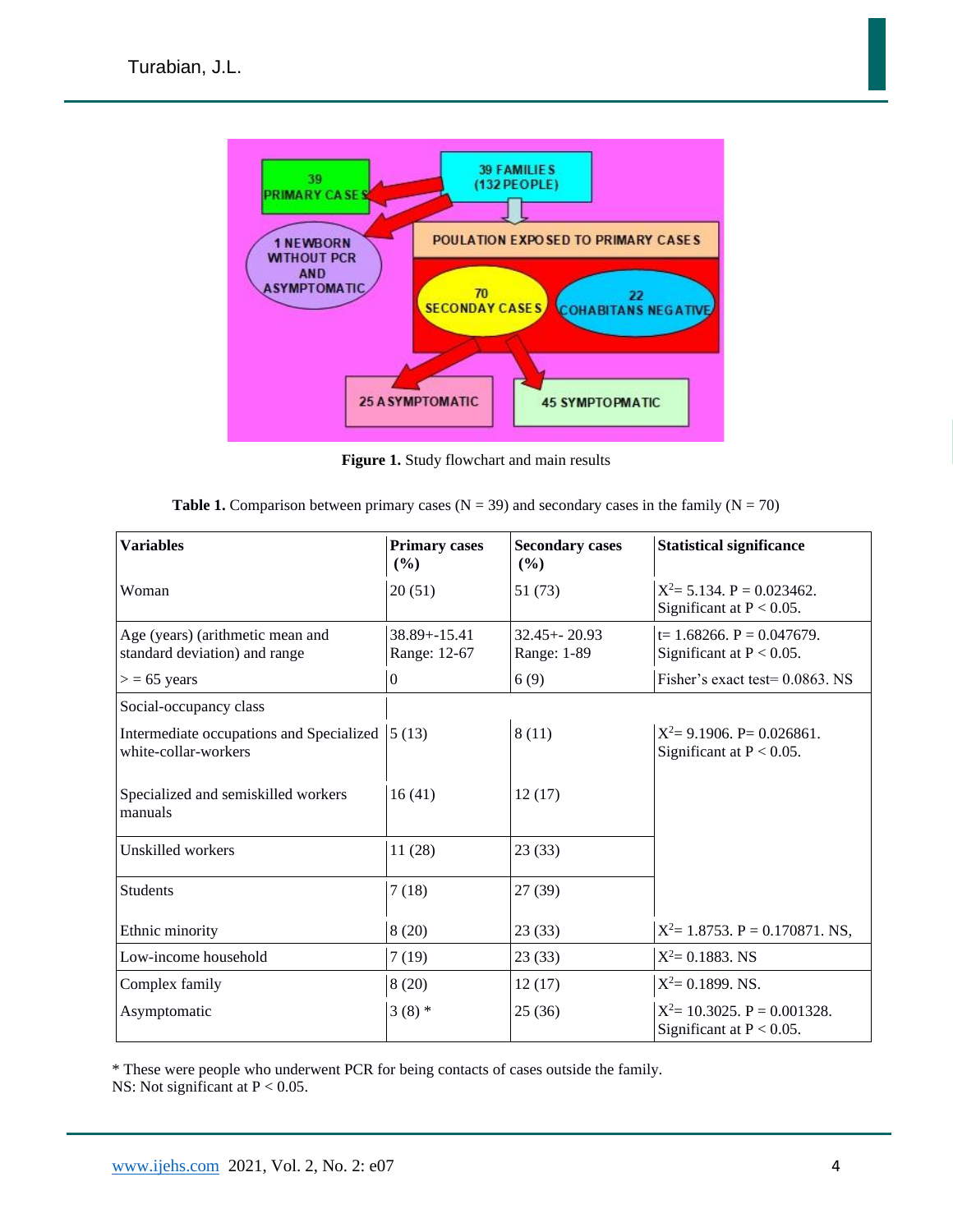| Symptoms*                                                                                      | <b>Primary cases</b><br>(%)      | <b>Secondary cases</b><br>(%)         | Statistical significance                                         |
|------------------------------------------------------------------------------------------------|----------------------------------|---------------------------------------|------------------------------------------------------------------|
| General (discomfort, Asthenia, Myalgia, fever)                                                 | 46(38)                           | 38(31)                                | $X^2$ = 1.066. NS.                                               |
| Respiratorios (Cough, Dyspnea, Chest pain,<br>Neumonia)                                        | 38(31)                           | 40(33)                                | $X^2 = 0.1017$ . NS.                                             |
| ORL (Anosmia / Ageusia, Odynophagia,<br>Rhinorrhea)                                            | 18(15)                           | 17(14)                                | $X^2 = 0.0245$ . NS.                                             |
| Digestivos (Anorexia, Nausea / Vomiting,<br>Diarrhea, Dolor abdominal)                         | 7(6)                             | 11(9)                                 | $X^2 = 0.9959$ . NS                                              |
| Neurologicos (Headache, mareo                                                                  | 11(9)                            | 9(7)                                  | $X^2 = 0.2004$ . NS                                              |
| Psiquiátricos (Anxiety, Insomnia)                                                              | 2(1)                             | 3(3)                                  | $X^2$ with Yates correction =<br>$0.0001$ , NS.                  |
| Piel (Chilblains, Flictenas, exantema)                                                         | $\Omega$                         | 3(3)                                  | Fisher's exact test = $0.1219$ .<br>NS.                          |
| Total symptoms                                                                                 | 122 (100)                        | 121 (100)                             |                                                                  |
| Duration of symptoms in days (arithmetic<br>mean and standard deviation) and range<br>Gravedad | $12.12 + 12.56$<br>Range: 0**-60 | $5.52 + -8.00$<br>Range: $0^{**}$ -34 | $t = 3.34631$ , $P = 0.000565$ .<br>Significant at $P < 0.05$ .  |
|                                                                                                |                                  |                                       |                                                                  |
| Mild cases                                                                                     | 33(85)                           | 67 (96)                               | $X^2 = 4.0729$ , $P = 0.043576$ .<br>Significant at $P < 0.05$ . |
| Moderate-severe cases                                                                          | 6(15)                            | 3(4)                                  | $X^2 = 4.0729$ . P = .043576.<br>Significant at $P < 0.05$ .     |
| Exitus                                                                                         | 1(3)                             | 1(1)                                  | Fisher's exact test $= 1$ . NS.                                  |

**Table 2.** Comparison of symptoms between primary  $(N = 39)$  and secondary cases in the family  $(N = 70)$ 

\* Patients could have more than one symptom. The percentages are over the total of symptoms of primary cases and of secondary cases.

\*\* Asymptomatic cases were computed as zero days of symptom duration. NS: Not significant at  $P < 0.05$ .



**Figure 2.** The characteristics of family 1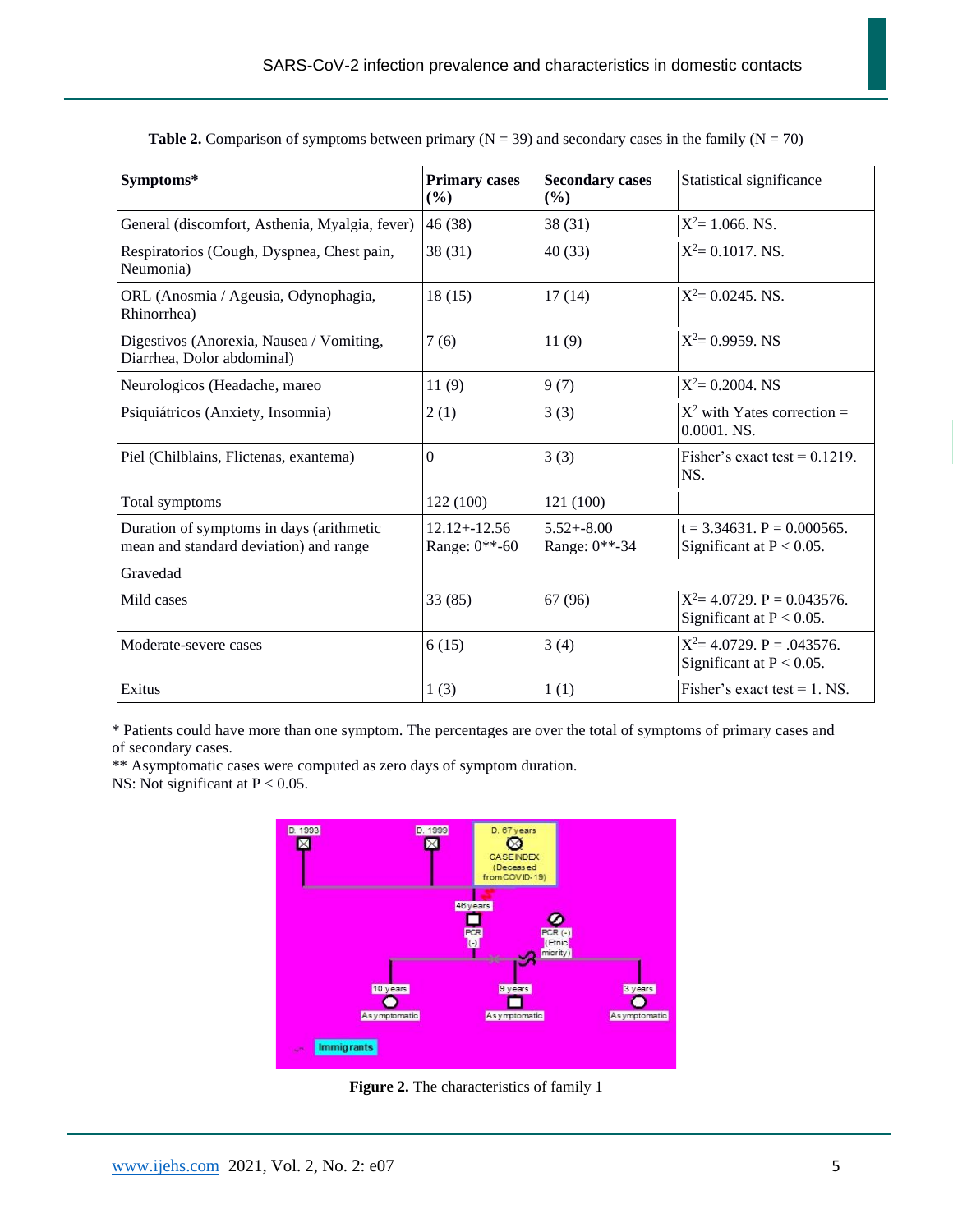| Chronic diseases according to<br>who, ICD-10 groups $*$ | Primary cases $(\% )$ | Secondary cases $(\% )$ | <b>Statistical significance</b>                |
|---------------------------------------------------------|-----------------------|-------------------------|------------------------------------------------|
| II Neoplasms                                            | 3(10)                 | 1(1)                    | Fisher's exact test = $0.0864$ . NS.           |
| <b>IV</b> Endocrine                                     | 7(23)                 | 21(31)                  | $X^2 = 0.6475$ . NS.                           |
| V Mental                                                | 5(17)                 | 10(15)                  | $X^2 = 0.0481$ . NS.                           |
| VI-VIII Nervous and Senses                              | 2(7)                  | 6(9)                    | $X^2$ with Yates correction =<br>$0.0004.$ NS. |
| IX Circulatory system                                   | 4(13)                 | 5(8)                    | $X^2$ with Yates correction =<br>$0.2943.$ NS. |
| X Respiratory system                                    | 3(10)                 | 3(5)                    | Fisher's exact test = $0.3694$ . NS.           |
| XI Digestive system                                     | 1(3)                  | 5(7)                    | Fisher's exact test = $0.6626$ . NS.           |
| XII Diseases of the skin                                | 1(3)                  | 3(5)                    | Fisher's exact test = $1.$ NS.                 |
| XIII Musculo-skeletal                                   | 2(7)                  | 8(12)                   | Fisher's exact test = $0.7193$ . NS.           |
| <b>XIV Genitourinary</b>                                | 2(7)                  | 5(7)                    | Fisher's exact test $= 1$ . NS.                |
| Total                                                   | 30(100)               | 67 (100)                |                                                |

**Table 3.** Comparison of chronic diseases between primary  $(N = 39)$  and secondary cases in the family  $(N = 70)$ 

\*Patients could have more than one chronic disease. The percentages are over the total of chronic disease of primary and secondary cases.

NS: Not significant at  $p < 0.05$ .



**Figure 3.** The characteristics of family 2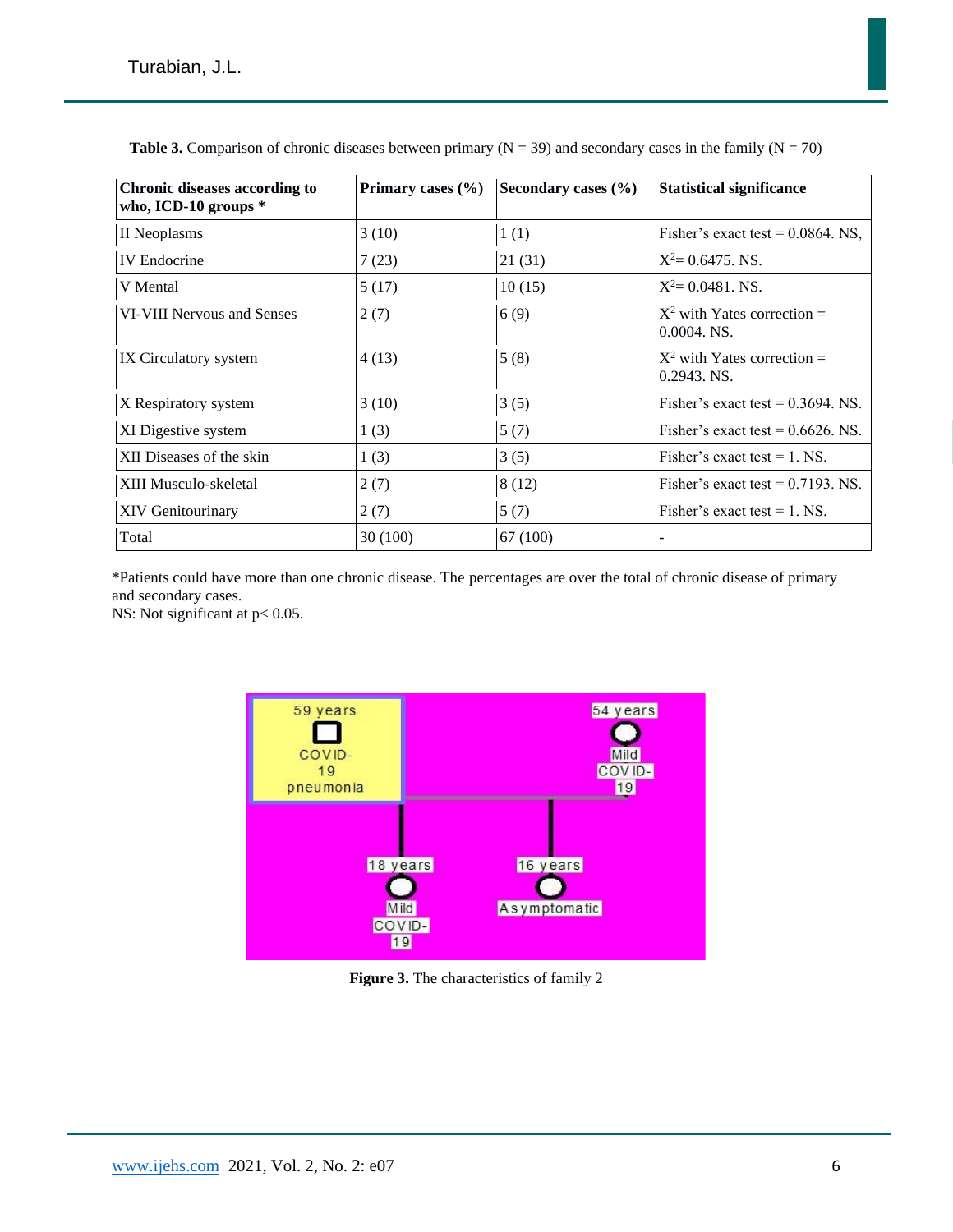

**Figure 4.** The characteristics of family 3



**Figure 5.** The characteristics of family 4



**Figure 6.** The characteristics of family 5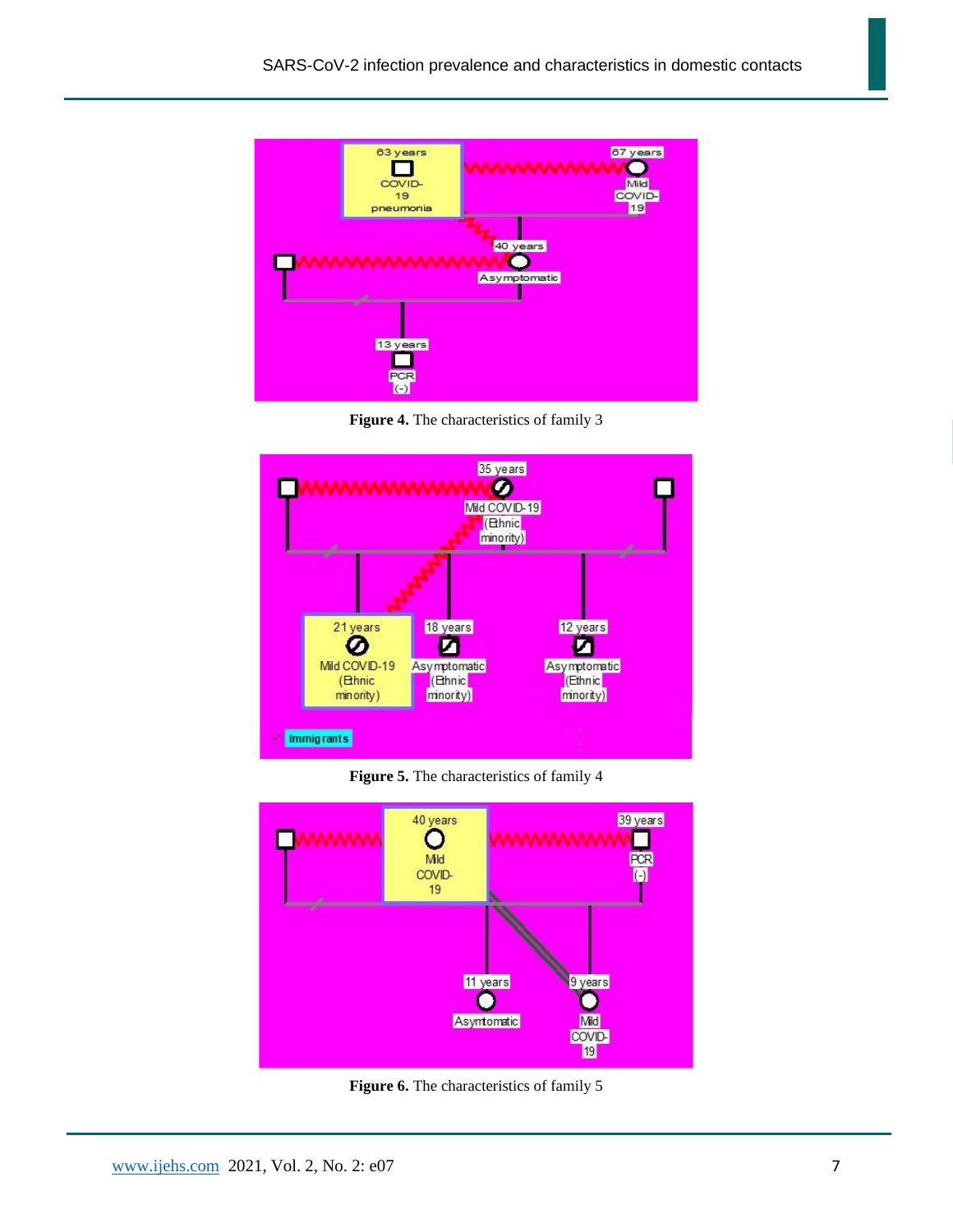

**Figure 7.** The characteristics of family 6



**Figure 8.** The characteristics of family 7

#### **Discussion**

Most people with COVID-19 receive care at home, which increases the likelihood of exposure for household members. However, less attention has been paid to family members and others who care for people with COVID-19 in the community (38). The long incubation and high presymptomatic infectivity of COVID-19 make transmission between family members a particular risk. Modelling of viral shedding suggests that the highest viral load is found at or just before the onset of symptoms, and that 44% of transmission occurs before symptoms (38, 39).

Preliminary evidence points to SARS-CoV2 superspreading events that predominantly occur in closed environments with poor ventilation where people are very compact and exposed for prolonged periods, particularly with face-to-face contact  $(> 10$ minutes) (40). Series of secondary infections resulting from short-term social events (a meal or a short visit) have been described in China and other countries, with secondary rates of 35% (41, 42). So, there is evidence of how interior spaces facilitate transmission. Recent publications describe a cluster of COVID-19 outbreaks associated with a bus excursion, with an overall attack rate was 48% (43), or in a training workshop with an attack rate of 50% (43). In addition, it has also been reported that 1 minute of speaking aloud could create at least 1,000 respiratory droplets that remain suspended in the air for up to 8 minutes. And it is estimated that these droplets can contain between 1,000-100,000 infectious viral particles (44). Analysis of contact tracing data in Hong Kong revealed that most transmission pairs infected by an identified contact (92 out of 169) involved household contacts (45).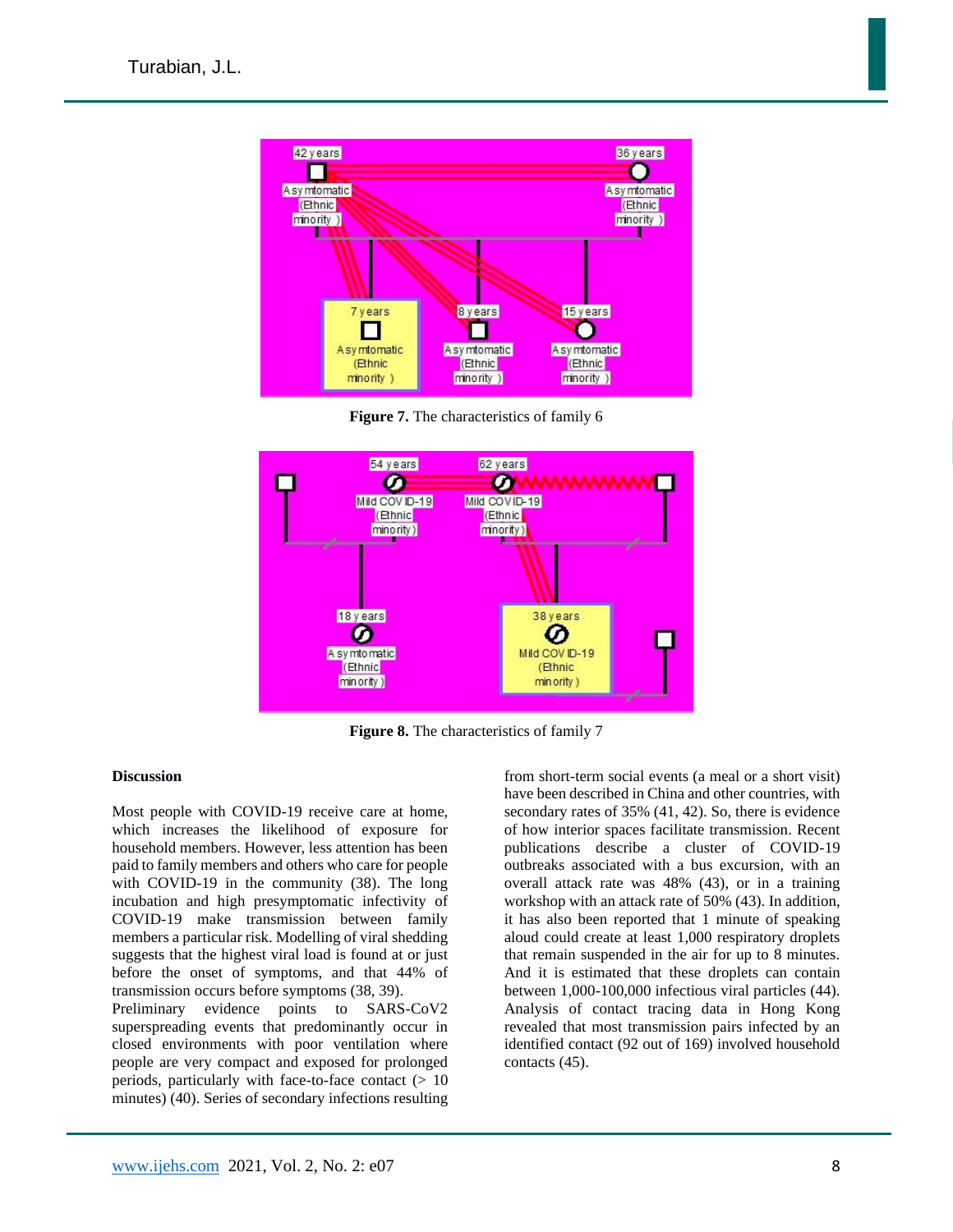#### **Secondary attack rate in families**

The secondary attack rate is the proportion of people exposed to an index (or primary) case who develop the disease because of the exposure. The risk of secondary transmission has been reported to be less than 4% overall among close contacts of people diagnosed with COVID-19 and varies depending on the setting and severity of the disease (46). Exposure in the home to SARS-CoV-2 confers the greatest risk of transmission, while exposure in public transportation appears to confer the least (46). Outside of specific superspreading events, the secondary attack rate has been reported to be relatively low (<20% for household contacts in most studies) (40).

If anything, transmission at home, unsurprisingly, is common. However, there is significant heterogeneity between studies with a rate ranging from 3.9% to 54.9% (27). A PubMed search using the keywords "COVID-19" OR "SARS-CoV-2" and "secondary attack rate" returned 17 articles in English that estimated the secondary attack rate in various groups. Of these studies, 11 (from mainland China, Hong Kong, Taiwan, and South Korea) examined secondary attack rates among community cohorts, while the others were limited to specific close-contact settings. The various community cohort studies analysed 27 to 585 index cases and 106 to 4007 close contacts and reported home attack rates ranging from 7.6% to 23%  $(47)$ .

A meta-analysis to examine the evidence for home transmission of SARS-CoV-2, using PubMed search through October 19, 2020, which identified a total of 54 relevant studies with 77,758 participants reporting secondary transmission at home, found an estimated rate of secondary attack in the home of 17% (48). A study that looked at transmission in approximately 100 households in which someone had COVID-19 in Tennessee and Wisconsin found a 53% secondary infection rate among household contacts of people with COVID-19 (49). In a study of 125 families in Beijing in which at least one member contracted COVID-19, nearly a quarter of the household members were subsequently infected. The secondary attack rate in families was 23.0% (77/335), and 41 primary cases caused 77 secondary cases, with a median number of secondary cases in families of 2 (50). Other researchers have reported a secondary attack rate at home, as detected by repeat PCR tests, of approximately 11% (51). In another study in western Norway by detecting antibodies against SARS-CoV-2, at 6 weeks after the index patient tested positive by PCR, rates were found substantially higher attack rates. Of 158 cases, 125 (79%) were positive for antibodies and 12 (8%) were defined as borderline. In

77 household members, 24 (31%) tested positive and two (3%) were borderline (52). In another study where family groups represented 69% of the clusters analysed, the average secondary attack rate was 6.11% (28).

For other authors, household contacts were at higher risk, with an infection rate of 10.3% (46). In the clusters of cases in families in Guandong and Sichuan province, the intra-family secondary rate was estimated between 3 and 10% (53). Similarly, in the cases detected in the US, this rate has been found to be 0.45% (95% CI: 0.12% –1.6%) between close contacts and 10.5% (95% CI: 2.9% –31.4%) for cohabitants of the same family (54).

The secondary attack rate of COVID-19 in the families of our study is higher than that reported by other authors in other contexts. In addition to the possible sample bias because our sample of families is not probabilistic, but rather opportunistic, we must think about other factors in our context. Public health councils recommend isolating COVID-19 positive household members, both symptomatic and asymptomatic, but this can be difficult, especially in small apartments with shared facilities. In our study, the frequency of ethnic minority people, low-income households, and family problems were high for both primary and secondary cases. Figures 2-8 may suggest the difficulties in complying with the isolation measures for family members. Furthermore, although our study does not collect it, the motivation to overcome these difficulties may not be high enough if family members are sceptical about the reduction of transmission at home and are unaware that the disease in other family members it can be more serious if it level of exposure is not reduced. The fact that secondary contacts are young and frequently asymptomatic may suggest this difficulty in compliance. Furthermore, our secondary cases were frequently women of a low socio-occupational level, who in our context tend to be willing to take care of the house and children, which also implies food shopping tasks.

### **Clinical presentation of secondary cases**

The clinical presentation of secondary contacts with mild symptoms in 16%, moderate in 68%, and severe / critical in 9% has been reported (46). The rate is higher for symptomatic index cases compared to asymptomatic cases, and adults have a higher susceptibility to infection compared to children. The spouses of the index case are more likely to be infected compared to other members of the household (27). In Guangzhou, China, secondary infection rates also increased with the most severe disease in index cases and were very low with asymptomatic index cases.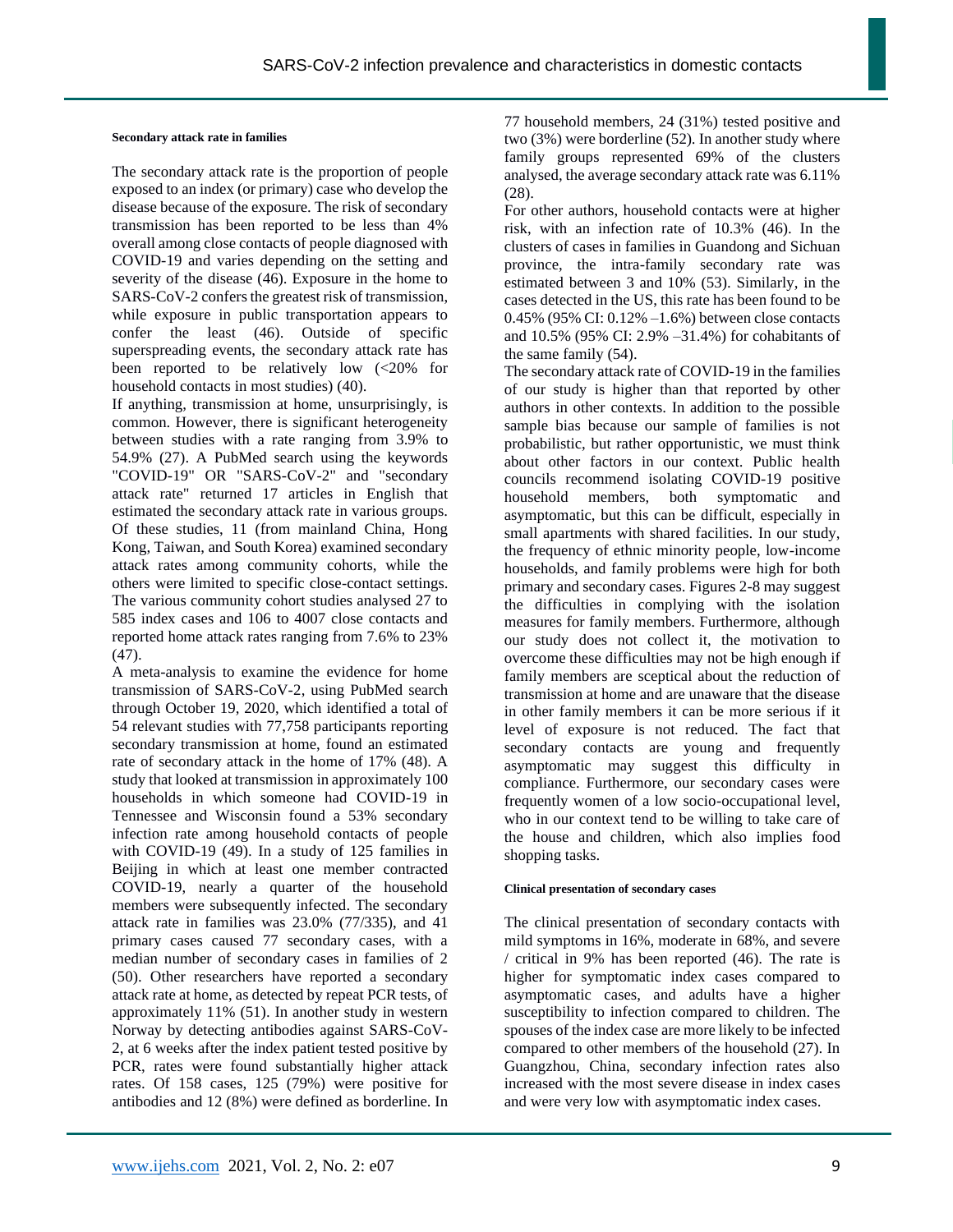The secondary attack rate increases with the severity of the index case (0.3% for asymptomatic cases to 6.2% for severe / critical cases) according to a study of 3,410 close contacts of 391 index cases (46, 55). It has also been reported that secondary attack rates in the home were higher when index cases were symptomatic (18.0%) vs. asymptomatic (0.7%); in adult contacts (28.3%) vs. contacts with children (16.8%); spouses (37.8%) vs. other family contacts  $(17.8\%)$ ; and in households with 1 contact  $(41.5\%)$  vs. households with 3 or more contacts (22.8%) (48). In a study of 125 families in Beijing, out of 64 secondary cases in adults, 83% (53/64) were mild, 11% (7/64) were severe, 2% (1/64) were critical and 5% (3/64) were asymptomatic (50). We found a high frequency of predominantly mild secondary cases (96%). On average, the virus appears to be of lower risk for younger people, and women tend to do better than men (56).

### **Asymptomatic secondary cases**

The clinical presentation of secondary contacts has been reported to be asymptomatic in 6% (46). According to other authors, more than a third of the SARS-CoV-2 positive close contacts were asymptomatic (47). We found a high frequency of asymptomatic secondary cases (36%).

#### **Family size, complex family, ethnic minority families, and infection**

It has been reported that no connection was found between the risk of infection and the number of all people living in the same household. But, the secondary risk of infection for study participants living in the same household increased from 15% (one person households) to 44% (2 people), 35% (3 people) and 18% (4 People), where researchers expected higher values (57). We found a family size of  $3.38 + -$ 0.96 members (arithmetic mean + -standard deviation).

# **Primary vs. secondary cases in children**

Children are highly adapted to respond to new viruses. Even when infected with SARS-CoV-2, children are more likely to experience mild or asymptomatic illness (13). Children younger than 5 years had lower secondary attack rates compared to older children, and the risk of infection was higher if the index case in the household was the mother (27). In the secondary transmission group, the secondary attack rate in children under 18 years of age was 36%, compared with 70% in adults, with the difference between these two age groups being significant (50). In a secondary

analysis of a household contact study, researchers from Milwaukee and Salt Lake City followed a cohort of children and their household contacts, including the COVID-19 index case, for 14 days after exposure. 28% of paediatric contacts and 30% of adult contacts tested positive. Transmission to adults was similar in households with and without children. Among paediatric contacts, 68 (63%) were children of an adult index case. Children reported symptoms less frequently than adults and experienced a shorter duration of symptoms. Mild or absent symptoms in children may allow the infection to go unrecognized, possibly increasing the risk of transmission (58, 59). In any case, studies on domestic transmission in children are biased; if only symptoms are looked for to detect initial cases, infected children are not detected because they are less likely to have symptoms (60).

# **Implications for the general practitioner**

Effective isolation of index cases from household members is key and could reduce secondary infections (61). In view of the substantial prevalence of asymptomatic secondary infections, routine testing of close contacts regardless of symptoms should take priority. Detection of close household contacts positive for SARS-CoV-2 would lead to relocation of the person outside the home or the implementation of physical distancing and other infection prevention measures within the home. GP should encourage caregivers of positive household members to take steps to reduce infectious viral load, in order to reduce the incidence and severity of infection, using behavior change techniques to reduce virus transmission: he GP have to explain the importance and benefits of reducing exposure to motivate users to restrict their exposure; planning how to isolate an infected household member as much as possible (for example, avoiding sharing areas of the household); setting custom goals to increase infection control behaviors; changing the home environment to support new habits (for example, improving ventilation and increasing protective behaviors, such as cleaning shared surfaces); and problem solving to overcome barriers. Until an effective vaccine is widely available, strategies to prevent home transmission and to support people in quarantine will be vital and should be a fundamental part of any GP's strategy (62). Furthermore, the high rate of secondary attack in families indicates that new measures are urgently needed to protect domestic contacts. One of them may be the use of rapid antigen tests (63, 64). Waiting for a PCR has been an everyday occurrence for months. The advantage of antigen testing is clear: you will leave the doctor's office with the certainty of having COVID-19. Furthermore, recent surveys in the UK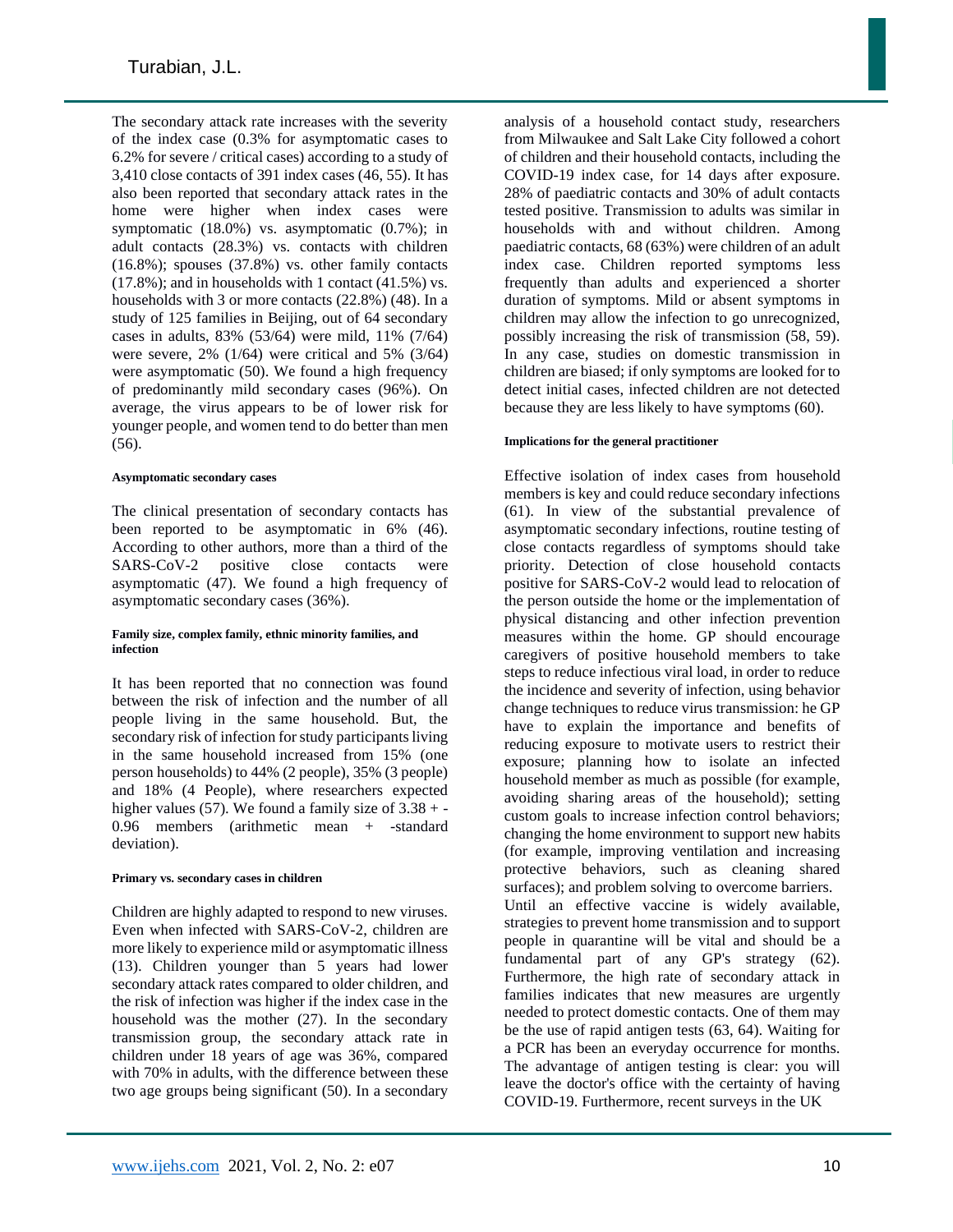indicate that many people with COVID-19 symptoms do not self-isolate on their own initiative (65, 66). In this scenario, how to manage "silent" (asymptomatic) cases? identifying the points where asymptomatic cases are occurring by approaching the situation from a comprehensive perspective. This inevitably includes opportunistic tests for the detection of general and specific populations: rapid response tests for COVID-19 available to everyone, specifically for those without symptoms, performed as mass population screening, to certain groups such as health workers and students; But also as opportunistic detection in the GP's office, and even in concerts, in the cinema, in large commercial surfaces, or at home self-administered by anyone (maintaining the rest of public health measures: masks, distancing, capacity limitation, hand washing, mobility limitation ). In this approach, even with the possible errors, most of the possible vectors of the disease would be detected (67, 68).

### **Limitations of the study**

1. Blood samples were not obtained from the cases and their family contacts to perform genetic analysis of the infected and identify the viral strain that circulated among them, thus the transmission and causal extension of the infection from index cases to other family members, in a situation of community transmission, it was only presumptive based on the timing of onset of symptoms and / or dates of performance of the PCR (69, 70)

2. On the other hand, children may develop symptoms of COVID-19 and specific antibodies against SARS-CoV-2, but never test positive for the virus in a standard RT-PCR test (71).

3. The sample of families included was not a probabilistic sample; it was a convenience sample (families participating in the study were chosen because their members were cared for in the same consultation and all medical information was available). However, there are no logical reasons to think that the current research sample was very different from the ideal, randomly selected sample (from the entire population), nor that there might be under- or over-represented people in the sample.

4. It is only possible to determine the direction of interfamilial transmission when all cases are symptomatic (and dates of onset of symptoms are available). But when there are asymptomatic cases, it is not possible to determine, with exceptions with very evident temporality data, whether the index case was a symptomatic case with catalogued symptom onset dates or an asymptomatic case; so that both directions of transmission would be possible under those circumstances. We find many asymptomatic cases in families, preferably in children and adolescents; Thus,

it is not possible to determine whether these asymptomatic children were secondary cases or index cases in the families. Although this difference does not change the mathematical calculation of the secondary attack rate, it is an important limitation, since it raises two hypotheses that cannot be clarified, they have very different implications: 1) children are asymptomatic secondary cases; or 2) children are primary cases in families. It should not be excluded at all that children and adolescents may represent a gateway for SARS Cov-2 in families.

5. Behaviors (such as the use of masks at home after the onset of the disease, compliance with isolation, eating separately, etc.), or knowledge of their own infectivity, which are associated with transmission were not analysed.

6. Finally, the third-generation cases were not identified, so they were all considered as secondary cases, but probably in this way some third-generation cases were included from close contacts of previous generation cases.

# **Conclusion**

Most people with COVID-19 receive care at home, increasing the likelihood of exposure for household members. In the context of general medicine in Toledo (Spain), the prevalence of secondary domestic contacts is very high, with 3 out of 4 family members infected, and they occur frequently in young women, being asymptomatic or mild cases. Probably, at present, in our context, the transmission of COVID-19 within families accounts for most of the epidemic growth. Effective isolation of index cases from household members could reduce secondary infections. The high rate of secondary attack suggests the influence of the transmission of asymptomatic and non-compliance with isolation. The GP should aim to quickly detect positive cases, and improve the adherence of family contacts to isolation, improving communication and increasing the knowledge of family members about the actions to be taken.

# **References**

- 1. Zhu, N., Zhang, D., Wang, W., Li, X., Yang, B., Song, J. et al. China Novel Coronavirus Investigating and Research Team. A Novel Coronavirus from Patients with Pneumonia in China, 2019. N Engl J Med 2020; 382(8):727-733.
- 2. Coronavirus COVID-19 Global Cases by the Center for Systems Science and Engineering (CSSE) at Johns Hopkins. The Center for Systems Science and Engineering (CSSE) at JHU. Available from: [https://www.arcgis.com/apps/opsdashboard/index.](https://www.arcgis.com/apps/opsdashboard/index.html#/bda7594740fd40299423467b48e9ecf6)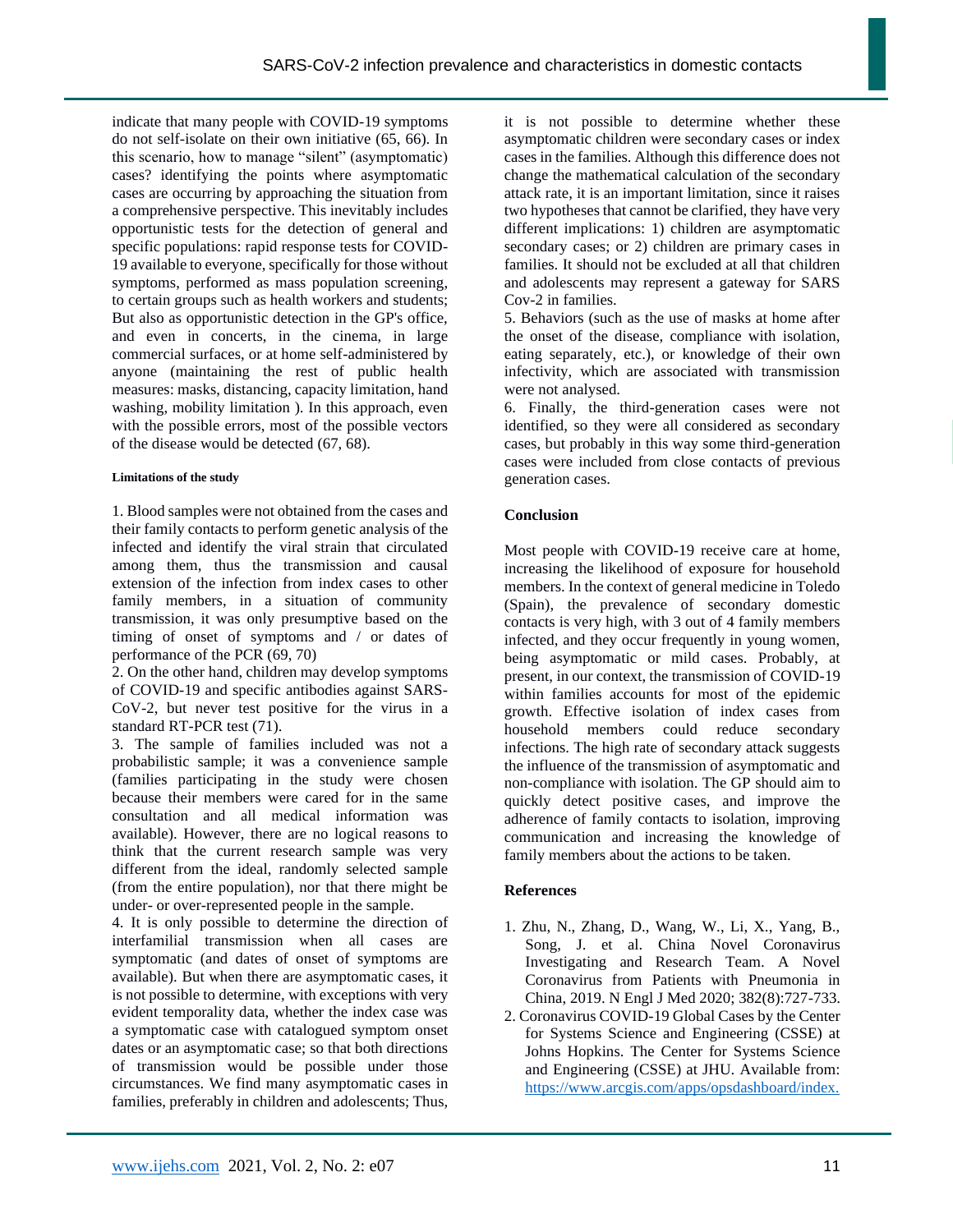# [html#/bda7594740fd40299423467b48e9ecf6](https://www.arcgis.com/apps/opsdashboard/index.html#/bda7594740fd40299423467b48e9ecf6)

- 3. Wei, W.E., Li, Z., Chiew, C.J., Yong, S.E., Toh, M.P., Lee, V.J. Presymptomatic Transmission of SARS-CoV-2 - Singapore, January 23-March 16, 2020. MMWR Morb Mortal Wkly Rep 2020; 69(14):411-415.
- 4. Tong, Z.D., Tang, A., Li, K.F., Li, P., Wang, H.L., Yi, J.P. et al. Potential Presymptomatic Transmission of SARS-CoV-2, Zhejiang Province, China, 2020. Emerg Infect Dis 2020; 26(5):1052- 1054.
- 5. Epidemiology Working Group for NCIP Epidemic Response, Chinese Center for Disease Control and Prevention. [The epidemiological characteristics of an outbreak of 2019 novel coronavirus diseases (COVID-19) in China]. Zhonghua Liu Xing Bing Xue Za Zhi 2020; 10;41(2):145-151.
- 6. Rothe, C., Schunk, M., Sothmann, P., Bretzel, G., Froeschi, G., Wallrauch, C. et al. Transmission of 2019-nCoV Infection from an Asymptomatic Contact in Germany. N Engl J Med. 2020; 382(10):970-971.
- 7. Bai, Y., Yao, L., Wei, T., Tian, F., Jin, D.Y., Chen, L. et al. Presumed Asymptomatic Carrier Transmission of COVID-19. JAMA 2020; 323(14):1406–1407.
- 8. Oran, D.P., Topol, E.J. Prevalence of Asymptomatic SARS-CoV-2 Infection: A Narrative Review. Ann Intern Med 2020; 173(5): 362-367.
- 9. Buitrago-Garcia, D., Egli-Gany, D., Counotte, M.J., Hossmann,S., Imeri, H., Impekci, A.M. et al. Occurrence and transmission potential of asymptomatic and presymptomatic SARS-CoV-2 infections: A living systematic review and metaanalysis. Plos Medicine 2020; 17(9): e1003346.
- 10. Pollán, M., Pérez-Gómez, B., Pastor-Barriuso, R., Oteo, J., Herman, M.A., Pérez-Olmeda, M. et al. Prevalence of SARS-CoV-2 in Spain (ENE-COVID): a nationwide, population-based seroepidemiological study. Lancet 2020; 396(10250):535-544.
- 11. Byambasuren, O., Cardona, M., Bell, K., Clark, J., McLaws, M.L., Glaszou, P. Estimating the extent of asymptomatic COVID-19 and its potential for community transmission: systematic review and meta-analysis. MedRxiv 2020; 2020.05.10.20097543.
- 12. Yu, P., Zhu, J., Zhang, Z., Han, Y. A Familial Cluster of Infection Associated With the 2019 Novel Coronavirus Indicating Possible Person-to-Person Transmission During the Incubation Period, J Infect Dis 2020; 221(11): 1757–1761.
- 13.Nogrady, B. What the data say about asymptomatic COVID infections. People without symptoms can pass on the virus but estimating their contribution

to outbreaks is challenging. Nature News 2020; Published 18 November 2020.Updated 23 November 2020. Available from: <https://doi.org/10.1038/d41586-020-03141-3>

- 14. Lee, S., Kim, T., Lee, E., Lee, C., Kim, H., Rhee, H. et al. Clinical course and molecular viral shedding among asymptomatic and symptomatic patients with SARS-CoV-2 infection in a community treatment center in the Republic of Korea. JAMA Intern Med 2020; 180(11):1447- 1452 .
- 15. Lu, J., Gu, J., Li, K., Xu, C., Su, W., Lai, Z. et al. COVID-19 Outbreak Associated with Air Conditioning in Restaurant, Guangzhou, China, 2020. Emerg Infect Dis 2020; 26(7):1628-31.
- 16. Schwartz, N.G., Moorman, A.C., Makaretz, A., Chang, K.T., Chu, V.T., Szablewski, C.M. et al. Adolescent with COVID-19 as the Source of an Outbreak at a 3-Week Family Gathering — Four States, June–July 2020. MMWR Morb Mortal Wkly Rep 2020; 69(40):1457-1459.
- 17. Chan, J.F., Yuan, S., Kok, K.H., To, K.K.W., Chu, H., Yang, J. et al. A familial cluster of pneumonia associated with the 2019 novel coronavirus indicating person-to-person transmission: a study of a family cluster. Lancet 2020; 395(10223):514- 523.
- 18. Meyerowitz, E.A., Richterman, A., Gandhi, R.T., Sax, P.E. Transmission of SARS-CoV-2: A Review of Viral, Host, and Environmental Factors. Ann Intern Med 2021; 174(1):69-79.
- 19. Jiang, X.L., Zhang, X.L., Zhao, X.N. Li, C.B., Lei, J., Kou, Z.Q. et al. Transmission Potential of Asymptomatic and Paucisymptomatic Severe Acute Respiratory Syndrome Coronavirus 2 Infections: A 3-Family Cluster Study in China. J Infect Dis 2020; 221(12): 1948–1952.
- 20. Halliday, J. Oldham takes measures to avoid full coronavirus lockdown. The Guardian 2020; Published 28 July 2020. Available from: [https://www.theguardian.com/uk](https://www.theguardian.com/uk-news/2020/jul/28/oldham-greater-manchester-takes-measures-to-avoid-full-coronavirus-covid-19-lockdown)[news/2020/jul/28/oldham-greater-manchester](https://www.theguardian.com/uk-news/2020/jul/28/oldham-greater-manchester-takes-measures-to-avoid-full-coronavirus-covid-19-lockdown)[takes-measures-to-avoid-full-coronavirus-covid-](https://www.theguardian.com/uk-news/2020/jul/28/oldham-greater-manchester-takes-measures-to-avoid-full-coronavirus-covid-19-lockdown)[19-lockdown](https://www.theguardian.com/uk-news/2020/jul/28/oldham-greater-manchester-takes-measures-to-avoid-full-coronavirus-covid-19-lockdown)
- 21.UK Government. COVID-19: number of outbreaks in care home—management information. Published 29 April 2020. Last updated 27 August 2020. Available from: [https://www.gov.uk/government/statistical-data-sets/covid-19](https://www.gov.uk/government/statistical-data-sets/covid-19-number-of-outbreaks-in-care-homes-management-information) [number-of-outbreaks-in-care-homes-management-information](https://www.gov.uk/government/statistical-data-sets/covid-19-number-of-outbreaks-in-care-homes-management-information)
- 22. Shen, M., Peng, Z., Guo, Y., Rong, L., Li, Y., Xiao, Y. et al. Assessing the effects of metropolitan-wide quarantine on the spread of COVID-19 in public space and households. Int J Infect Dis 2020; 96:503-5.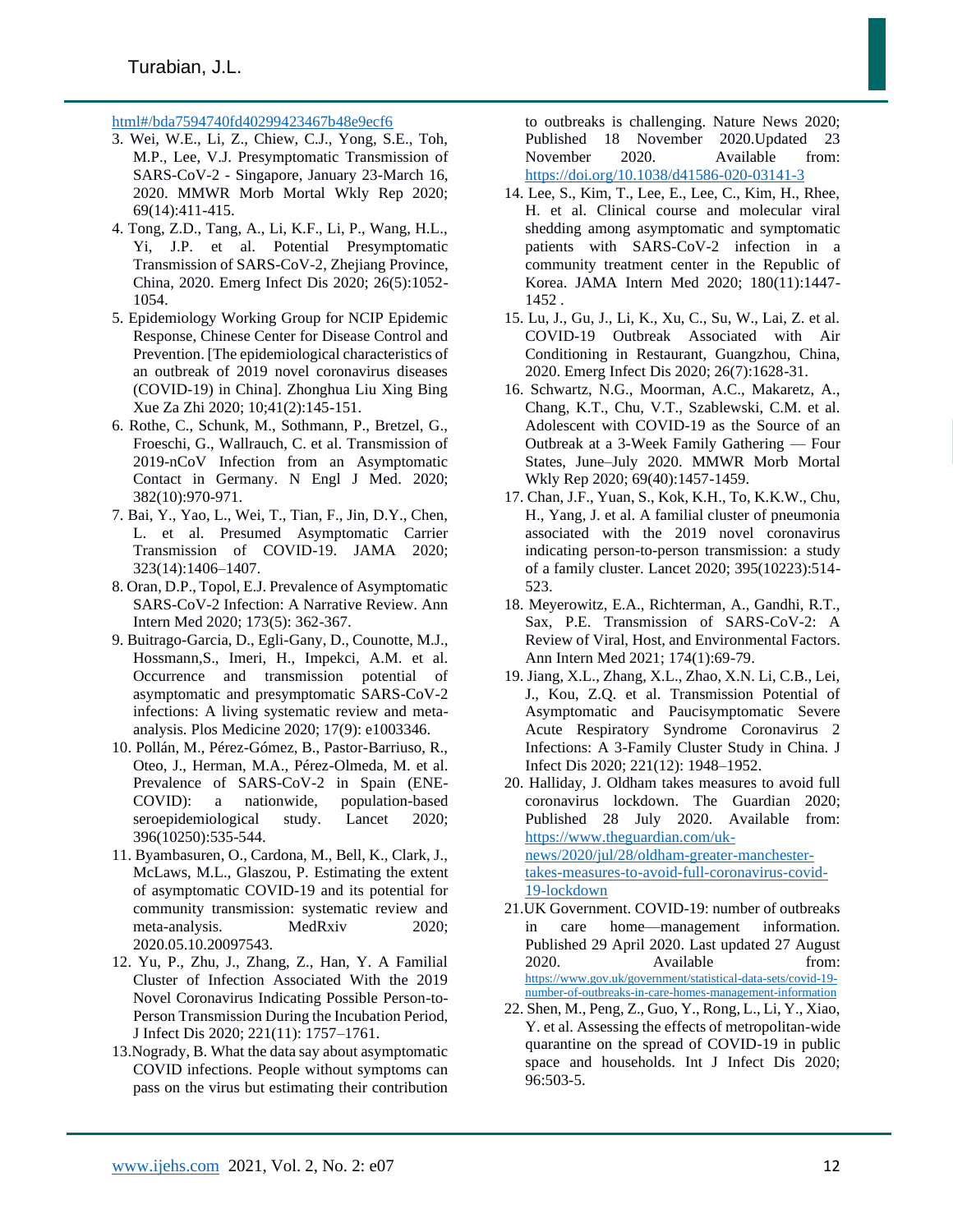- 23. Yu, H.J., Hu, Y.F., Liu, X.X., Yao, X.Q., Wang, Q.F., Liu, L.P. et al. Household infection: The predominant risk factor for close contacts of patients with COVID-19. Travel Med Infect Dis 2020; 36:101809.
- 24. Nishiura, H., Oshitani, H., Kobayashi, T., Saito, T., Sunagawa, T., Matsul, T. et al. Closed environments facilitate secondary transmission of coronavirus disease 2019 (COVID-19). medRxiv 2020; 2020.02.28.20029272.
- 25. Rosenberg, E.S., Dufort, E.M., Blog, D.S., Hall, E.W., Hoefer, D., Backenson, B.P. et al. COVID-19 Testing, Epidemic Features, Hospital Outcomes, and Household Prevalence, New York State—March 2020. Clin Infect Dis 2020; 71(8): 1953–1959.
- 26. Wu, J., Huang, Y., Tu, C., Bi, C., Chen, Z., Luo, L. et al. Household Transmission of SARS-CoV-2, Zhuhai, China, 2020. Clin Infect Dis 2020; 71(16): 2099–2108.
- 27.Beeching, N.J., Fletcher, T.E., Fowler, R. Coronavirus disease 2019 (COVID-19). BMJ Best Practice 2020. Last updated: 21 December 2020. Available from: [https://bestpractice.bmj.com/topics/en-](https://bestpractice.bmj.com/topics/en-gb/3000168/pdf/3000168/Coronavirus%20disease%202019%20(COVID-19).pdf)

[gb/3000168/pdf/3000168/Coronavirus%20disease](https://bestpractice.bmj.com/topics/en-gb/3000168/pdf/3000168/Coronavirus%20disease%202019%20(COVID-19).pdf) [%202019%20%28COVID-19%29.pdf](https://bestpractice.bmj.com/topics/en-gb/3000168/pdf/3000168/Coronavirus%20disease%202019%20(COVID-19).pdf)

- 28. Mao, S., Huang, T., Yuan, H., Li, M., Huang, X., Yang, C. et al. Epidemiological analysis of 67 local COVID-19 clusters in Sichuan Province, China. BMC Public Health 2020; 20: 1525.
- 29. Strauss, A.L. Chronic illness and the quality of life. St Louis: The C.V. Mosby Company. 1984
- 30. WHO. International Statistical Classification of Diseases and Health-Related Problems. ICD-10 Version: 2019. Available from: <https://icd.who.int/browse10/2019/en>
- 31. Royal Collage of General Practitioners. The Classification and Analysis of General Practice Data. Occasional paper. No. 26. 1986.
- 32. Donaldson, R.J., Donaldson, L.J. Essential Community Medicine. Lancaster: MTP Press. 1983.
- 33. Turabian, J.L. Family Genogram in General Medicine: A Soft Technology that can be Strong. An Update. Res Med Eng Sci 2017; 3(1):186-191.
- 34. Russell, L.T. Capturing Family Complexity in Family Nursing Research and Practice. J Fam Nurs 2020; 26(4):287-293.
- 35. Watts, C., Shrader, E. How to do (or not to do)… The genogram: a new research tool to document patterns of decision-making, conflict and vulnerability within households. Health Policy Plan 1998; 13(4): 459-464.
- 36. McIlvain, H., Crabtree, B., Medder, J., Strange, K.,

Miller, W.L. Using practice genograms to understand and describe practice configurations. Fam Med 1998; 30(7): 490-496.

- 37. Open Source Epidemiologic Statistics for Public Health (Openepi). Available from: <http://www.openepi.com/SampleSize/SSCC.htm>
- 38. Little, P., Read, R.C., Amlôt, R., Chatborn, T., Rice, C., Bostock, J. et al. Reducing risks from coronavirus transmission in the home—the role of viral load. BMJ 2020; 369:m1728.
- 39. He, X., Lau, E.H.Y., Wu, P., Deng, X., Wang, J., Hao, X. et al. Temporal dynamics in viral shedding and transmissibility of COVID-19. Nat Med 2020; 26(5):672-675.
- 40. Meyerowitz, E.A., Richterman, A.G. Viral Shedding and COVID-19 Superspreading Events. Medscape 2020; Published 08 June 2020. Available from: [https://www.medscape.com/viewarticle/931898.](https://www.medscape.com/viewarticle/931898)
- 41. Liu, Y., Eggo, R.M., Kucharski, A.J. Secondary attack rate and superspreading events for SARS-CoV-2. The Lancet 2020[; 395\(10227\)](https://www.thelancet.com/journals/lancet/issue/vol395no10227/PIIS0140-6736(20)X0011-0): E47.
- 42. Centro de Coordinación de Alertas y Emergencias Sanitarias. [Scientific-technical information Coronavirus disease, COVID-19 Update; March 26th. 2020 (version 2)]. Ministerio de Sanidad. [Article in Spanish]. Available from: [https://www.mscbs.gob.es/profesionales/saludPub](https://www.mscbs.gob.es/profesionales/saludPublica/ccayes/alertasActual/nCov-China/documentos/20200326_ITCoronavirus.pdf) [lica/ccayes/alertasActual/nCov-](https://www.mscbs.gob.es/profesionales/saludPublica/ccayes/alertasActual/nCov-China/documentos/20200326_ITCoronavirus.pdf)[China/documentos/20200326\\_ITCoronavirus.pdf](https://www.mscbs.gob.es/profesionales/saludPublica/ccayes/alertasActual/nCov-China/documentos/20200326_ITCoronavirus.pdf)
- 43. Shen, Y., Li, C., Dong, H. Wang, Z., Martinez, L., Sun, Z. et al. Airborne transmission of COVID-19: epidemiologic evidence from two outbreak investigations (Preprint). Available from: [https://duurzaam.d66.nl/content/uploads/sites/102/](https://duurzaam.d66.nl/content/uploads/sites/102/2020/05/Shen-2020-Airborne-transmission-of-COVID-19-epidemiologic-evidence-from-two-outbreak-investigations-budhists.pdf) [2020/05/Shen-2020-Airborne-transmission-of-](https://duurzaam.d66.nl/content/uploads/sites/102/2020/05/Shen-2020-Airborne-transmission-of-COVID-19-epidemiologic-evidence-from-two-outbreak-investigations-budhists.pdf)[COVID-19-epidemiologic-evidence-from-two](https://duurzaam.d66.nl/content/uploads/sites/102/2020/05/Shen-2020-Airborne-transmission-of-COVID-19-epidemiologic-evidence-from-two-outbreak-investigations-budhists.pdf)[outbreak-investigations-budhists.pdf](https://duurzaam.d66.nl/content/uploads/sites/102/2020/05/Shen-2020-Airborne-transmission-of-COVID-19-epidemiologic-evidence-from-two-outbreak-investigations-budhists.pdf)
- 44. Stadnytskyi, V., Bax, C.E., Bax, A., Anfinrud, P. The airborne lifetime of small speech droplets and their potential importance in SARS-CoV-2 transmission. Proceedings of the National Academy of Sciences (PNAS) 2020; 117 (22): 11875-1877.
- 45. Carvalho, T. COVID-19 clusters. Nat Med 2020; 26:1806.
- 46. Luo, L., Liu, D., Liao, X., Wu, X., Jing, Q., Zheng, J. et al. Contact settings and risk for transmission in 3410 close contacts of patients with COVID-19 in Guangzhou, China: A prospective cohort study. Ann Intern Med 2020; 173(11):879-887.
- 47. Ng, O.Y., Marimuthu, K., Koh, V., Pang, J., Linn, K.Z., Sun, J. et al. SARS-CoV-2 seroprevalence and transmission risk factors among high-risk close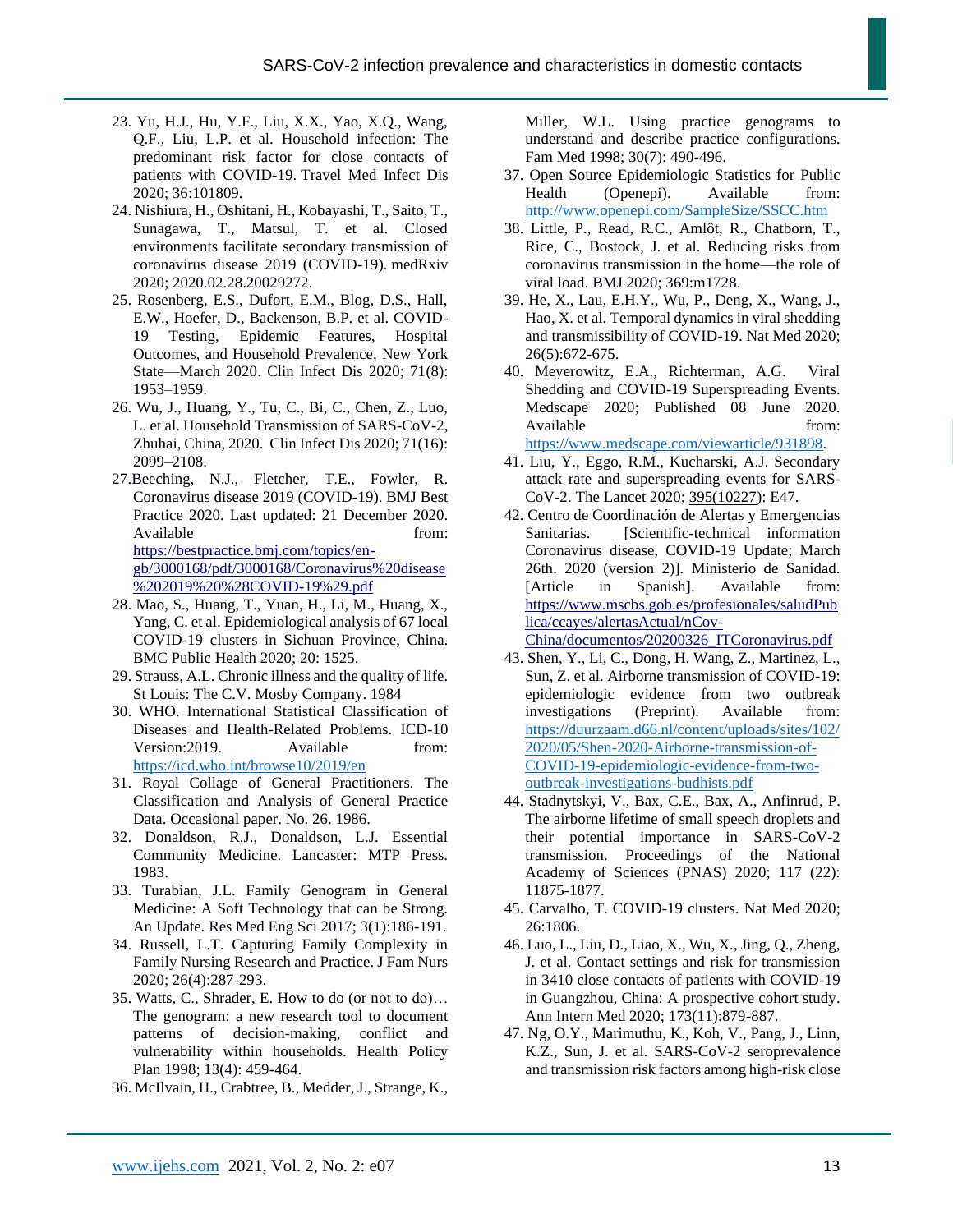contacts: a retrospective cohort study. Lancet Infect Dis 2020; 20:1-11.

- 48.Madewell, Z.J., Yang, Y., Longini, I.M. Jr, Halloran, M.E., Dean N.E. Household Transmission of SARS-CoV-2: A Systematic Review and Meta-analysis. JAMA Netw Open 2020; 3(12): e2031756.
- 49. Grijalva, C.G., Rolfes, M.A., Zhu, Y., McLean, H.Q., Hanson, K.E., Belongia, E.A. et al. Transmission of SARS-COV-2 Infections in Households — Tennessee and Wisconsin, April– September 2020. MMWR Morb Mortal Wkly Rep 2020; 69(44):1631-1634.
- 50. Wang, Y., Tian, H., Zhang, L., et al, Reduction of secondary transmission of SARS-CoV-2 in households by face mask use, disinfection, and social distancing: a cohort study in Beijing, China. BMJ Global Health 2020; 5: e002794.
- 51. Bi, Q.F., Wu, Y.S., Mei, S.J. Ye, C., Zou, X., Zhang, Z. Epidemiology and transmission of COVID-19 in 391 cases and 1286 of their close contacts in Shenzhen, China: a retrospective cohort study. Lancet Infect Dis 2020; 20:911-919.
- 52.Cox, R.J., Brokstad, K.A., Krammer, F., Langeland, N. for the Bergen COVID-19 Research Group. Seroconversion in household members of COVID-19 outpatients. Lancet Infect Dis 2020; 20:1.
- 53. Report of the WHO-China Joint Mission on Coronavirus Disease 2019 (COVID-19). 16-24 Feb. 2020. Available from: [https://www.who.int/docs/default](https://www.who.int/docs/default-source/coronaviruse/who-china-joint-mission-on-covid-19-final-report.pdf)[source/coronaviruse/who-china-joint-mission-on](https://www.who.int/docs/default-source/coronaviruse/who-china-joint-mission-on-covid-19-final-report.pdf)[covid-19-final-report.pdf](https://www.who.int/docs/default-source/coronaviruse/who-china-joint-mission-on-covid-19-final-report.pdf)
- 54.Burke, R.M. Midgley, C.M., Dratch, A., Fenstersheib, M., Haupt, T., Holshue, M. et al. Active Monitoring of Persons Exposed to Patients with Confirmed COVID-19 — United States, January–February 2020. MMWR Morb Mortal Wkly Rep 2020; 69(9);245–246.
- 55. Lu, S., Lin, J., Zhang, Z., Xiao, L., Jiang, Z., Chen, J. et al. Alert for non-respiratory symptoms of Coronavirus Disease 2019 (COVID-19) patients in epidemic period: a case report of familial cluster with three asymptomatic COVID-19 patients. J Med Virol 2021; 93(1):518–521.
- 56. Cunningham, J.W., Vaduganathan, M., Claggett, B.L., Jering, K.S., Bhatt, A.S., Rosenthal, N. et al. Clinical Outcomes in Young US Adults Hospitalized With COVID-19. JAMA Intern Med 2020: E1-E7.
- 57. van den Heuvel, M. [High number of unreported infections, death rate only 0.36% - does this apply to the whole of Germany?]. [Article in German]. Medscape 2020 May,5; Available from:

[https://deutsch.medscape.com/artikelansicht/4908](https://deutsch.medscape.com/artikelansicht/4908853) [853](https://deutsch.medscape.com/artikelansicht/4908853) 

- 58. van der Hoek, W., Backer, J.A., Bodewes, R., Friesema, I., Meijer, A., Pijnacker, R. et al. The role of children in the transmission of SARS-CoV-2. Nederlands Tijdschrift Voor Geneeskunde, NTvG 2020. Available from: [https://www.ntvg.nl/artikelen/de-rol-van](https://www.ntvg.nl/artikelen/de-rol-van-kinderen-de-transmissie-van-sars-cov-2/abstract)[kinderen-de-transmissie-van-sars-cov-2/abstract](https://www.ntvg.nl/artikelen/de-rol-van-kinderen-de-transmissie-van-sars-cov-2/abstract)
- 59. Laws, R.L., Chancey, R.J., Rabold, E.M., et al. Symptoms and Transmission of SARS-CoV-2 Among Children — Utah and Wisconsin, March– May 2020. Pediatrics 2021; 147(1): e2020027268.
- 60.Hanage, W.P. [COVID-19 Data Prospecting: Many Reasons Reopening Schools Can Go Wrong]. [Article in Spanish]. Medscape 2020 September,7. Available from: [https://espanol.medscape.com/verarticulo/590589](https://espanol.medscape.com/verarticulo/5905896?src=mkm_latmkt_200926_mscmrk_top5latam_nl&uac=327178AR&impID=2586831&faf=1) [6?src=mkm\\_latmkt\\_200926\\_mscmrk\\_top5latam\\_](https://espanol.medscape.com/verarticulo/5905896?src=mkm_latmkt_200926_mscmrk_top5latam_nl&uac=327178AR&impID=2586831&faf=1) [nl&uac=327178AR&impID=2586831&faf=1](https://espanol.medscape.com/verarticulo/5905896?src=mkm_latmkt_200926_mscmrk_top5latam_nl&uac=327178AR&impID=2586831&faf=1)
- 61. Dattner, I., Goldberg, Y., Katriel, G., Yaari, R., Gal, N., Miron, Y. et al. The role of children in the spread of COVID-19: using household data from Bnei Brak, Israel, to estimate the relative susceptibility and infectivity of children. MedRxiv 2020; 2020.06.03.20121145. Available from: [https://www.medrxiv.org/content/10.1101/2020.0](https://www.medrxiv.org/content/10.1101/2020.06.03.20121145v2?ijkey=057fd44a8197c727853c84a39df408b97554a1c0&keytype2=tf_ipsecsha) [6.03.20121145v2?ijkey=057fd44a8197c727853c8](https://www.medrxiv.org/content/10.1101/2020.06.03.20121145v2?ijkey=057fd44a8197c727853c84a39df408b97554a1c0&keytype2=tf_ipsecsha) [4a39df408b97554a1c0&keytype2=tf\\_ipsecsha](https://www.medrxiv.org/content/10.1101/2020.06.03.20121145v2?ijkey=057fd44a8197c727853c84a39df408b97554a1c0&keytype2=tf_ipsecsha)
- 62. Haroo, S., Chandan, J.S., Middleton, J., Cheng, K.K. Covid-19: breaking the chain of household transmission. BMJ 2020; 370:m3181.
- 63.The European Commission. Commission recommendation of 18.11.2020 on the use of rapid antigen tests for the diagnosis of SARS-CoV-2 infection. Brussels, 18 November 2020. C (2020) 8037 Final. Available from: [https://ec.europa.eu/health/sites/health/files/prepar](https://ec.europa.eu/health/sites/health/files/preparedness_response/docs/sarscov2_rapidantigentests_recommendation_en.pdf) [edness\\_response/docs/sarscov2\\_rapidantigentests](https://ec.europa.eu/health/sites/health/files/preparedness_response/docs/sarscov2_rapidantigentests_recommendation_en.pdf) [\\_recommendation\\_en.pdf](https://ec.europa.eu/health/sites/health/files/preparedness_response/docs/sarscov2_rapidantigentests_recommendation_en.pdf)
- 64. Albert, E., Torres, I., Bueno, F., Huntley, D., Molla, E., Fernandez-Fuentes, M.A. et al. Field evaluation of a rapid antigen test (Panbio™ COVID-19 Ag Rapid Test Device) for COVID-19 diagnosis in primary healthcare centres. Clin Microbiol Infect 2020; S1198-743X(20)30697-2.
- 65. Smith, L.E., Potts, H.W.W., Amlot, R., Fear, N.T., Michie, S., Rubin, J. Adherence to the test, trace and isolate system: results from a time series of 21 nationally representative surveys in the UK (the COVID-19 Rapid Survey of Adherence to Interventions and Responses [CORSAIR] study). MedRxiv 2020; 2020.09.15.20191957.
- 66. Smith, L.E., Amlȏtb, R., Lambert, H., Oliver, I., Robin, C., Yardley, L. et al. Factors associated with